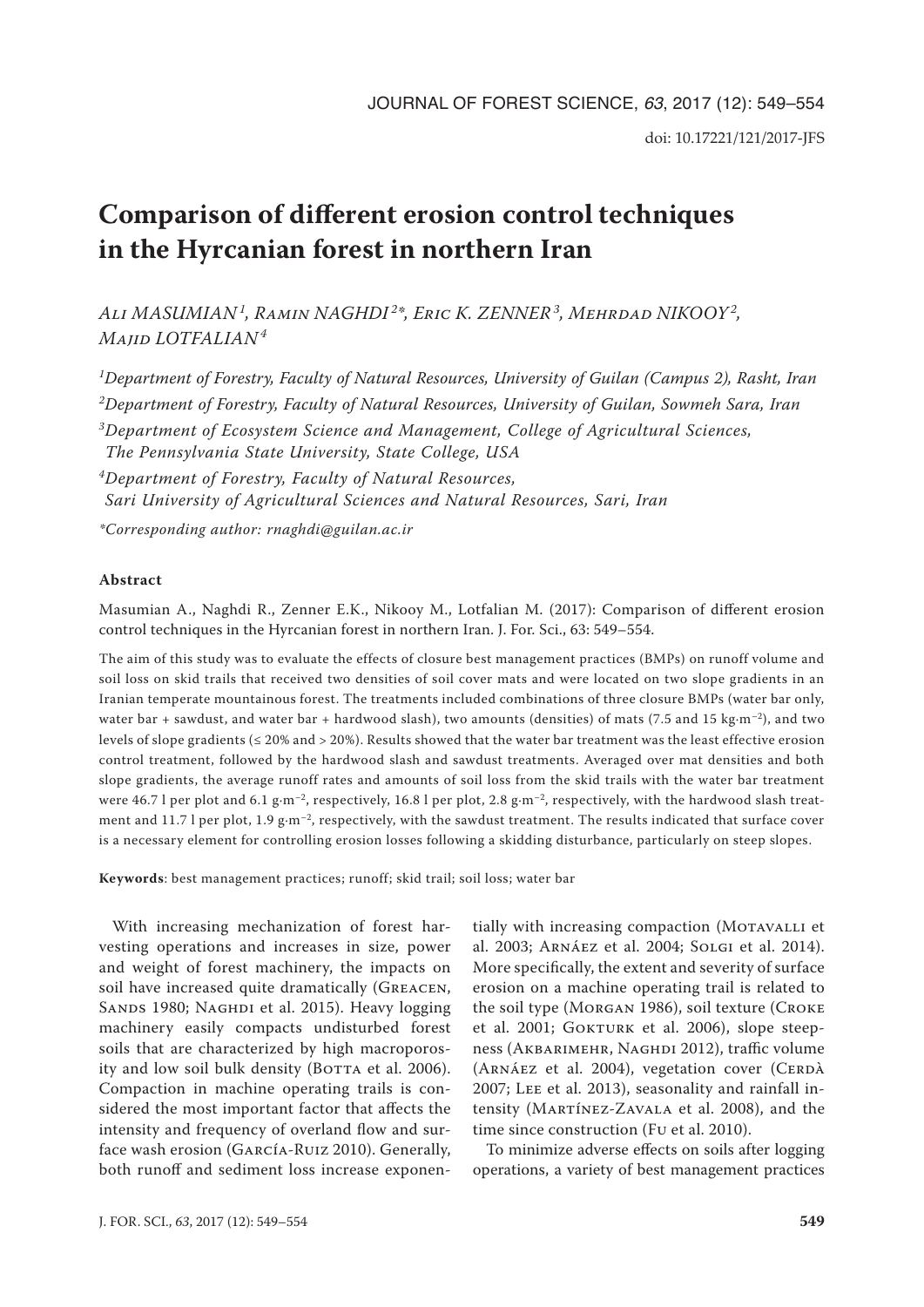(BMPs) for soil erosion control have been developed in many countries. Specifically, BMPs designed to reduce erosion focus on limiting sediment detachment and transport and increasing soil deposition by protecting the soil against rainfall impact, enhancing soil stabilization, and routing flow off roads into the litter layer (WALLBRINK, CROKE 2002; WADE et al. 2012). For example soil cover BMP methods such as seeding or mulching reduce the amount of erosion by increasing soil stability through reductions in runoff velocity, which more readily results in the deposition of sediments (WADE et al. 2012). Further, the installation of water bars, which is frequently used to slow down the velocity and divert water away from road surfaces, is an effective method for limiting soil erosion (AKBARIMEHR, NAGHDI 2012). It is unclear, however, to what extent the addition of soil cover BMPs is able to reduce surface runoff volume and soil loss beyond levels achieved by the installation of water bars only.

Oriental beech (*Fagus orientalis* Lipsky) is a very valuable tree species for Iranian forestry because of its potential for wood production. Located on good quality sites, beech forests can develop high wood quality and quantity with proper silvicultural treatments. Because most of the beech forests are located on mountainous sites with steep slopes, the use of highly mechanized systems such as harvesters and feller-bunchers is restricted. Instead, felling of trees is done exclusively with chainsaw and timber is extracted to roadside landings by animals (e.g. mules) or with rubber-tired skidders, crawler tractors and modified agricultural tractors (NAGHDI et al. 2016).

In this study, we evaluated the efficacy of three erosion control methods on bladed skid trails that used different amounts of soil cover material on two gradient classes (slope steepness) of skid trails in the Hyrcanian forest of northern Iran. Specifically, our goal was to compare whether the application of light (7.5 kg·m<sup>-2</sup>) and heavy (15 kg·m<sup>-2</sup>) amounts of two types of soil cover material (sawdust or hardwood slash) would reduce surface runoff volume and soil loss beyond levels achieved by water bars. The treatments tested in this study were: (*i*) water bar only (control), (*ii*) water bar and sawdust (sawdust), (*iii*) water bar and piled hardwood slash (hardwood slash).

## **MATERIAL AND METHODS**

**Study area**. This research was conducted in Shenrood forest, Guilan province in northern Iran (36°13'N to 36°15'N; 53°10'E to 53°15'E). The area is predominantly covered by oriental beech (*F*. *orientalis* Lipsky) and common hornbeam (*Carpinus betulus* Linnaeus) stands. Canopy cover, mean diameter, mean height and stand density were 0.8, 29.72 cm, 22.94 m and 170 trees per hectare, respectively. Brown forest soils were formed on unconsolidated limestone with a moderately deep profile. The soil was classified as Eutric Cambisols (FAO 1990), and Typic Eutrudepts (Soil Survey Staff 1999). Soil texture in the studied skid trails was determined based on particle size analysis using the Bouyoucos hydrometer method (Kalra, Maynard 1991) and classified as a clay loam soil with 24 g of sand (0.05–2 mm) per 100 g of soil, 35 g of silt (0.002–0.05 mm), and 41 g of clay (< 0.002 mm). The average depth of soil to the bedrock was 60 cm. The elevation of the study sites ranged between approximately 900 and 1,100 m a.s.l. with a northerly aspect. The average annual rainfall recorded at the closest national weather station (Shenrood station), located 20 km from the research area, is 1,130 mm, with a maximum mean monthly rainfall of 140 mm in October and a minimum rainfall of 25 mm in August. The mean annual temperature is 16°C, with lowest temperatures in February based on historic weather data of the previous 50 years. At the time of skidding, weather conditions were dry and warm with an average gravimetric soil moisture content of 23%. The soil had not been driven on before the experiment.

In Hyrcanian forest, harvesting and silvicultural operations are the most common in autumn and winter, while extraction of logs is usually completed in spring and summer. Harvesting operations were performed by hand-felling and processing, followed by transportation of logs from forest stand to roadside by a rubber-tired "Timberjack 450C" cable skidder (Timberjack, Canada) (no chains or tracks were installed on the skidder during skidding). Hand-felling, with chainsaw and axes (especially in thinning operations), is the most common harvesting technique in Iran. Highly mechanized systems, such as harvesters and feller-bunchers, are not used because most of the forests are located on mountainous sites with steep slopes or in lowlands on clay soils sensitive to machine disturbance. Furthermore, the stands are dominated by mature hardwood trees, which further limit the potential use of mechanized systems (JAMSHIDI et al. 2008). The rubber-tired cable skidder was used to extract 3 to 4 m long logs on drivable terrain of up to 35% gradient – use of ground skidding equipment should generally be limited to a maximum of 30–40% slopes (Conway 1976). In the experi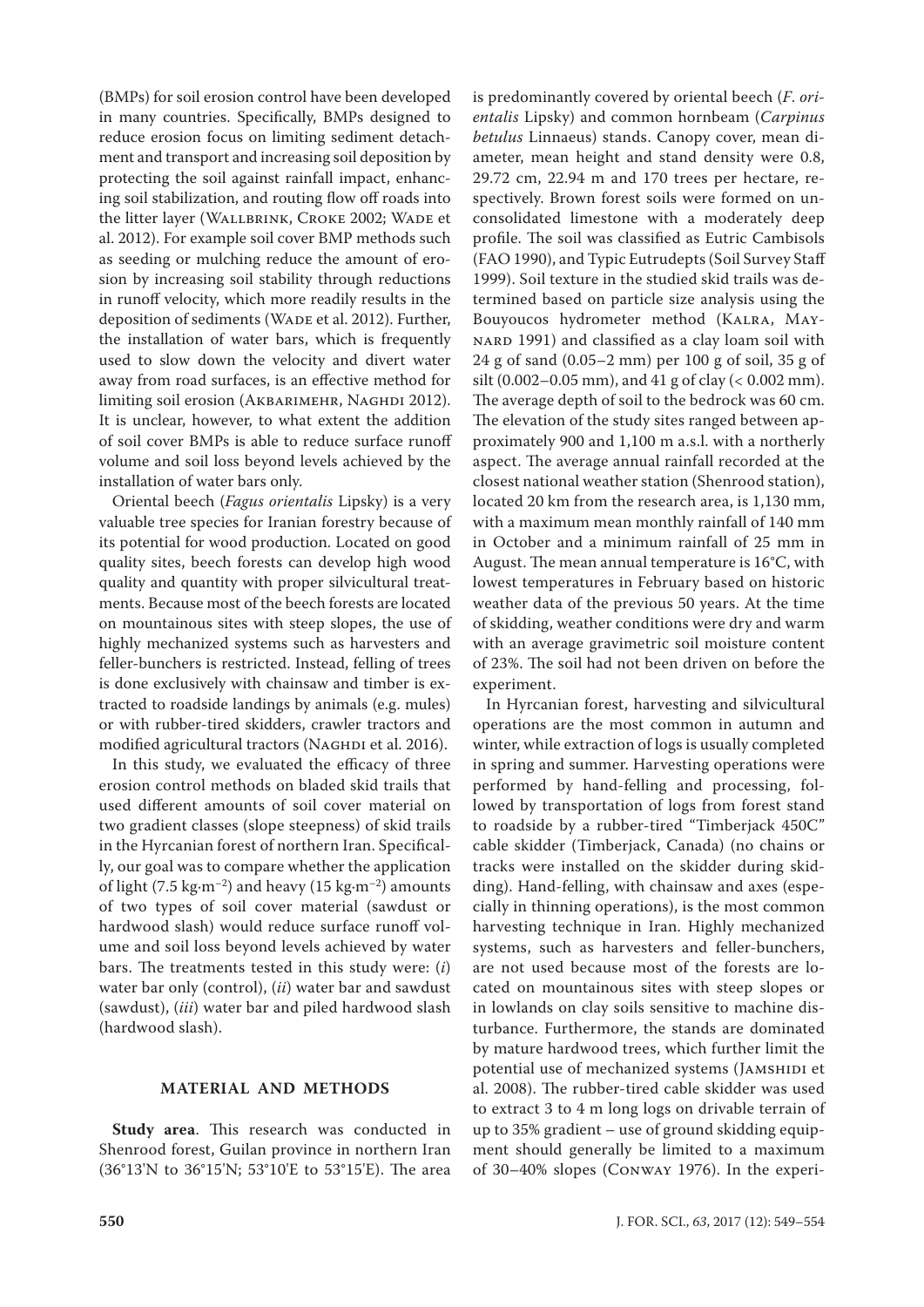ments the skidder was driven loaded with the maximum capacity (approximately  $3.0-3.5$  m<sup>3</sup> of logs per load). Neither forest floor nor litter material remained on the skid trails following skidding and skid trails were not covered with slash or received any other treatments.

**Experimental design**. Because the longitudinal slope gradient can strongly affect water movement on skid trails, a trail that covered a range of slope gradients, but without any lateral gradient, was laid out across the harvesting site. Two trail gradient classes were considered:  $\leq$  20% (actual range 7–15%) and  $>$  20% (range 24–30%). Traffic frequencies of a loaded skidder were held constant at 24 passes. The BMP treatments investigated were water bar only (water bar), water bar and sawdust (sawdust), and water bar and piled hardwood slash (hardwood slash), with two amounts of cover material (i.e., mat density): 7.5 kg·m<sup>-2</sup> (light) and 15 kg·m<sup>-2</sup> (heavy). A total of 36 runoff plots were installed that included 12 combinations of the two levels of trail gradient (G), the two levels of mat density (M), and three levels of closure treatment (C), each replicated three times ( $2G \times 2M \times 3C \times 3$  replicates).

Each runoff plot was 10 m long by 4 m wide, with a 5-m buffer zone between each plot. Runoff plots were surrounded by wooden boards that were 30 cm tall and inserted 10 cm deep into the soil to control surface water movement from the inside to the outside of the plot area and vice versa (Solgi et al. 2014). A ditch was constructed on the lower side of each plot so that all surface water runoff from inside the area could be collected in a tank that had a capacity of 100 l (Fig. 1). A collection trough made of a metal sheet that was covered with plastic or sheet metal to prevent direct entry of rainfall was positioned at the downslope end of each plot. The volume of the surface runoff was computed after measuring the height of the water in the collecting tanks. The sediment concentration of each plot was determined in the laboratory after thorough mixing that brought all the sediments into suspension and extracting a subsample of 1 l of collected runoff material that was then filtered, oven-dried at 105°C until a constant mass was obtained, and weighed (i.e., the drying and weighing method) (SADEGHI et al. 2007). For each rainfall event, we computed runoff volume and sediment loss from each plot. After each rainfall and sampling event, tanks were emptied and cleaned.

**Statistical analysis**. A three-way ANOVA was used to assess the significance of observed differences in average runoff and soil loss in runoff plots from nine runoff events. We investigated differences





Fig. 1. Experimental design. Plots were surrounded by wooden boards that were 30 cm tall and inserted 10 cm deep into the soil

in average runoff and soil loss as a function of skid trail closure treatment, i.e., water bars plus different mat materials (none, slash or sawdust), and mat density, as well as skid trail gradients ( $\leq 20\%$  and  $> 20\%)$ and their interaction effects at a significance level of  $\alpha \leq 0.05$ . Tukey's honest significant difference test was used to compare the amount of runoff and soil loss among the three trail closure treatments (main effects). All statistical calculations were performed in SPSS (Version 11.5, 2000) (Zar 1999).

#### **RESULTS**

Following ground skidding operations, the average surface runoff volume was significantly affected by the three main factors of closure treatment, mat density, and slope gradient, as well as the two-way interactions of closure treatment  $\times$  gradient and closure treatment  $\times$  mat density (Table 1). Similarly, soil loss was significantly affected by the three main factors of closure treatment, mat density, and slope gradient, as well as the two-way interaction of closure treatment  $\times$  gradient; however the two-way interactions of mat density  $\times$  gradient and closure treatment  $\times$  mat density were not statistically significantly different (Table 1). The three-way interaction was not statistically significant for either response.

Average runoff rates and soil loss amounts under natural rainfall are shown in Tables 2 and 3, respectively, for the three closure treatments by mat density and slope gradient.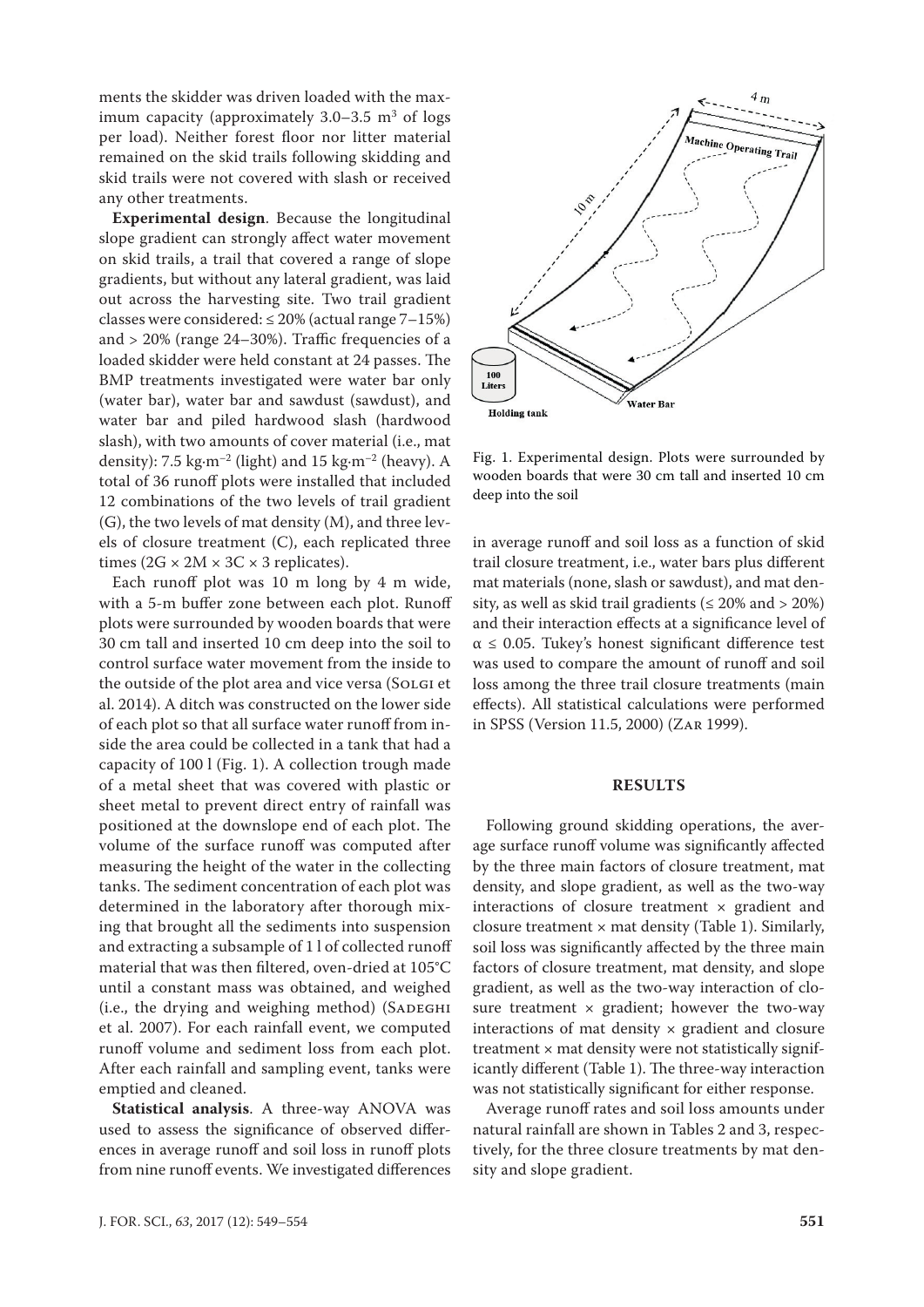| Source of variable                                       |    | P-values     |              |  |
|----------------------------------------------------------|----|--------------|--------------|--|
|                                                          | df | runoff       | soil loss    |  |
| Closure treatment                                        | 3  | $\leq 0.001$ | $\leq 0.001$ |  |
| Mat density                                              |    | $\leq 0.001$ | $\leq 0.001$ |  |
| Gradient                                                 |    | $\leq 0.001$ | $\leq 0.001$ |  |
| Closure treatment $\times$ gradient                      | 3  | 0.012        | 0.033        |  |
| Closure treatment $\times$ mat density                   | 6  | 0.035        | $\leq 0.137$ |  |
| Mat density $\times$ gradient                            | 2  | 0.082        | 0.117        |  |
| Closure treatment $\times$ mat density $\times$ gradient | 6  | 0.283        | 0.156        |  |

Table 1. *P*-values based on ANOVA of the effects of skid trail closure treatment (water bar, water bar + sawdust mat, water bar + hardwood slash mat), mat density (7.5 or 15 kg·m<sup>-2</sup>), and skid trail gradient on runoff volume and soil loss

*df* – degree of freedom, *P*-values lower than 0.05 are given in bold

#### **DISCUSSION**

The closure treatments for bladed skid trails had significantly different erosion rates, with the water bar treatment that had average runoff rates of 46.7 l per plot and soil loss amounts of 6.1  $\text{g} \cdot \text{m}^{-2}$ being the least effective erosion control treatment (Tables 2 and 3). The addition of hardwood slash and sawdust to the water bar treatment reduced average runoff rates and soil loss amounts from the skid trails to 16.8 per plot and  $2.8 \text{ g} \cdot \text{m}^{-2}$ , respectively, in the hardwood slash treatment and to 11.7 l per plot and 1.9  $\text{g} \cdot \text{m}^{-2}$ , respectively, in the sawdust treatment. Similar findings have been reported in other studies. For example, among five closure treatments of bladed skid trails, the highest erosion rate was found when only water bars were used;

the lowest erosion rate was observed with mulch treatment (WADE et al. 2012). Contrasting erosion rates on forest roads that received no closure treatments with those that received treatments, Megahan et al. (2001) reported the highest erosion rates when no BMPs were applied, intermediate rates with the seeding treatments, and the lowest erosion rates with a hydroseed + mulch treatment. Closure treatments such as mulching reduce erosion by increasing the surface roughness of the soil, which enhances interception and infiltration of raindrops and delays the onset and flow of runoff (Puustinen et al. 2005; Jordán et al. 2010). Further, mulch application may significantly increase saturated soil conductivity (LAL et al. 1980), perhaps due to higher activity of soil fauna (PRASAD, Power 1991).

| Table 2. Means of runoff volume (l) on different trail gradients, mat densities and trail closure treatments |  |
|--------------------------------------------------------------------------------------------------------------|--|
|--------------------------------------------------------------------------------------------------------------|--|

|                           | Gradient (%)                |                   |                   |                             |                    |                             |
|---------------------------|-----------------------------|-------------------|-------------------|-----------------------------|--------------------|-----------------------------|
| Mat density<br>$(kg·m-2)$ | $\leq 20$                   |                   |                   | > 20                        |                    |                             |
|                           | water bar                   | hardwood slash    | sawdust           | water bar                   | hardwood slash     | sawdust                     |
| 7.5                       | $37.18 \pm 4$ <sup>Aa</sup> | $16.64 + 3^{Ba}$  | $11.57 + 2^{Ca}$  | $56.26 + 8$ <sup>Aa</sup>   | $28.61 \pm 5^{Ba}$ | $21.45 \pm 3$ <sup>Ca</sup> |
| 15                        | $37.18 \pm 4$ <sup>Aa</sup> | $8.43 \pm 1^{Bb}$ | $4.74 \pm 1^{Cb}$ | $56.26 \pm 8$ <sup>Aa</sup> | $13.68 \pm 2^{Bb}$ | $8.93 \pm 1^{Cb}$           |

Different letters within each treatment show significant differences  $(P < 0.05)$ . Capital case letters refer to the comparisons among the three closure treatments at different mat density for each trail gradient (row). Lower case letters refer to the comparison among the two mat density levels in each closure treatment and trail gradient class separately (column)

Table 3. Means of soil loss  $(g \cdot m^{-2})$  on different trail gradients, mat densities and trail closure treatments

|                                 | Gradient (%)                 |                     |                              |                              |                              |                              |
|---------------------------------|------------------------------|---------------------|------------------------------|------------------------------|------------------------------|------------------------------|
| Mat density                     | $\leq 20$                    |                     |                              | >20                          |                              |                              |
| $\text{(kg}\cdot\text{m}^{-2})$ | water bar                    | hardwood slash      | sawdust                      | water bar                    | hardwood slash               | sawdust                      |
| 7.5                             | $4.36 \pm 0.4$ <sup>Aa</sup> | $2.73 \pm 0.3^{Ba}$ | $1.89 \pm 0.2$ <sup>Ca</sup> | $7.75 \pm 0.6$ <sup>Aa</sup> | $4.56 \pm 0.8$ <sup>Ba</sup> | $3.12 \pm 0.2$ <sup>Ca</sup> |
| 15                              | $4.36 \pm 0.4$ <sup>Aa</sup> | $1.41 \pm 0.1^{Bb}$ | $0.76 \pm 0.1$ <sup>Cb</sup> | $7.75 \pm 0.6$ <sup>Aa</sup> | $2.67 + 0.4^{Bb}$            | $1.79 \pm 0.3$ <sup>Cb</sup> |

Different letters within each treatment show significant differences ( $P < 0.05$ ). Capital case letters refer to the comparisons among the three closure treatments at different mat density for each trail gradient (row). Lower case letters refer to the comparison among the two mat density levels in each closure treatment and trail gradient class separately (column)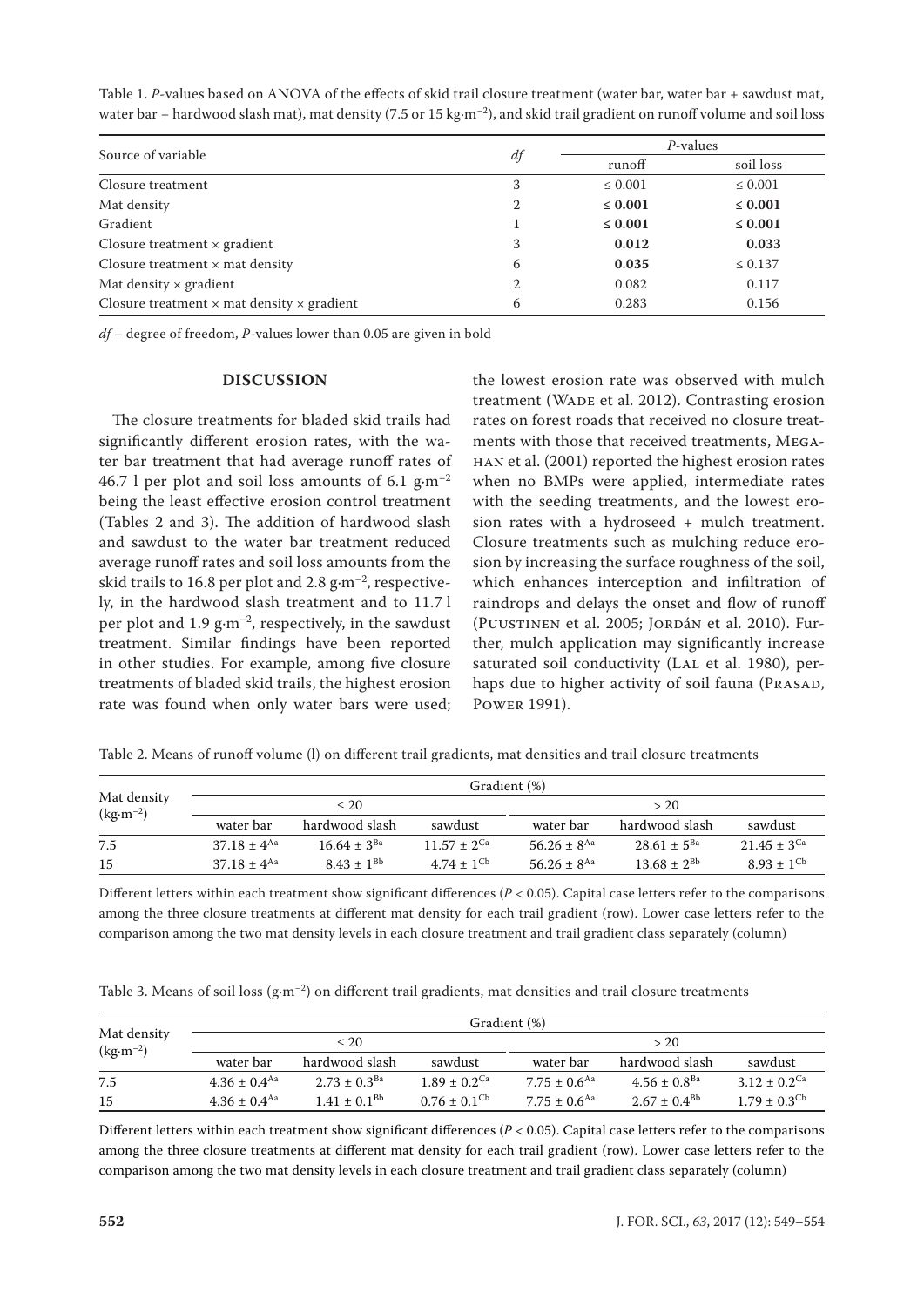Our results clearly showed that the sawdust treatment provided a better erosion control than the hardwood slash treatment and are in agreement with other studies that demonstrated the effectiveness of mulch or fibre mats for erosion control (MEGAHAN et al. 2001; WADE et al. 2012). The greater effectiveness of sawdust over the hardwood slash treatment was primary because sawdust provided a better soil coverage. Whereas the mechanism by which sawdust and hardwood slash decreased overland flow and protected against erosion is similar for both treatments, sawdust is less persistent than piled slash, because it can be moved off the site by strong winds and has a faster decomposition rate than slash (WADE et al. 2012).

Regardless of the closure treatment, amounts of runoff and soil loss decreased consistently with increasing mat density on both trail gradients (Tables 2 and 3). In comparison with the low mat density, where average runoff rates and soil loss amounts from the hardwood slash and sawdust treatments were 22.6 and 16.5 l per plot and 3.6 and 2.5  $g \cdot m^{-2}$ , respectively, runoff rates and soil loss were significantly lower on high mat densities and amounted to 11.1 l per plot and 2.0  $g·m<sup>-2</sup>$ , respectively, for hardwood slash and  $6.8$  l per plot and  $1.3$  g·m<sup>-2</sup>, respectively, for dense sawdust mats. Mats primarily protect soils from rainfall-induced erosion by reducing the physical impacts of rain drops (JORDáN et al. 2010). The amount of mat material covering the soil surface is thus a strong determinant of runoff dynamics, affecting amounts of runoff and soil loss (REES et al. 2002; FINDELING et al. 2003). Similarly, leaving plant residues as soil cover can also protect soils against runoff and erosion and significantly reduce soil loss (BLAVET et al. 2009).

In all closure treatments and regardless of mat density, the amounts of runoff and soil loss increased consistently with increasing trail gradients (Tables 2 and 3). The greatest amounts of runoff and soil loss were observed on the low mat density on trail gradients > 20%; in contrast, the smallest amounts of runoff and soil loss were observed on the high mat density on trail gradients  $\leq 20\%$  regardless of the closure treatment (Tables 2 and 3). These surface runoff and soil loss results confirm findings from previous studies that documented a considerable impact of increasing trail gradients on erosion (Koulouri, Giourga 2007; Solgi et al. 2014). In this study, the increase in slope gradient > 20% resulted in greater absolute amounts of runoff and soil loss and greater relative rates of loss on denser mats. The reason for this drastic increase in runoff and soil loss is likely the much higher velocity of surface water at slope gradients > 20%, which enhances the erosive power of the water (Ekwue, HARRILAL 2010) and which, in turn, increases the detachment and transport of soil particles (Chap-LOT, LE BISSONNAIS 2000).

#### **CONCLUSIONS**

Sediment yields were significantly reduced by slash and sawdust treatments compared to the bare soil control (water bar only) that had greater runoff and soil loss rates. The greater soil loss observed on bare soil can be attributed to the lack of ground cover that protects soil from physical impacts of raindrops and overland flow. Ground surface cover has been accepted as a minimal requirement in forest management to mitigate the effect of forest harvesting and road construction. This study clearly documents that surface cover is a necessary element for controlling erosion losses following a skidding disturbance, particularly on steep slopes. We conclude that doubling mat densities from 7.5 to 15 kg $\cdot$ m<sup>-2</sup> can reduce runoff and soil loss by about 50%.

### **References**

- Akbarimehr M., Naghdi R. (2012): Determination of most appropriate distance between water diversions on skid trails in the mountainous forest, north of Iran. Catena, 88: 68–72.
- Arnáez J., Larrea V., Ortigosa L. (2004): Surface runoff and soil erosion on unpaved forest roads from rainfall simulation tests in northeastern Spain. Catena, 57: 1–14.
- Blavet D., De Noni G., Le Bissonnais Y., Leonard M., Maillo L., Laurent J.Y., Asseline J., Leprun J.C., Arshad M.A., Roose E. (2009): Effect of land use and management on the early stages of soil water erosion in French Mediterranean vineyards. Soil and Tillage Research, 106: 124–136.
- Botta G.F., Jorajuria D., Rosatto H., Ferrero C. (2006): Light tractor traffic frequency on soil compaction in the Rolling Pampa region of Argentina. Soil and Tillage Research, 86: 9–14.
- Cerdà A. (2007): Soil water erosion on road embankments in eastern Spain. Science of the Total Environment, 378: 151–155.
- Chaplot V., Le Bissonnais Y. (2000): Field measurements of interrill erosion under different slopes and plot sizes. Earth Surface Processes and Landforms, 25: 145–153.
- Conway S. (1976): Logging Practices: Principles of Timber Harvesting Systems. San Francisco, Miller Freeman Publications, Inc.: 416.